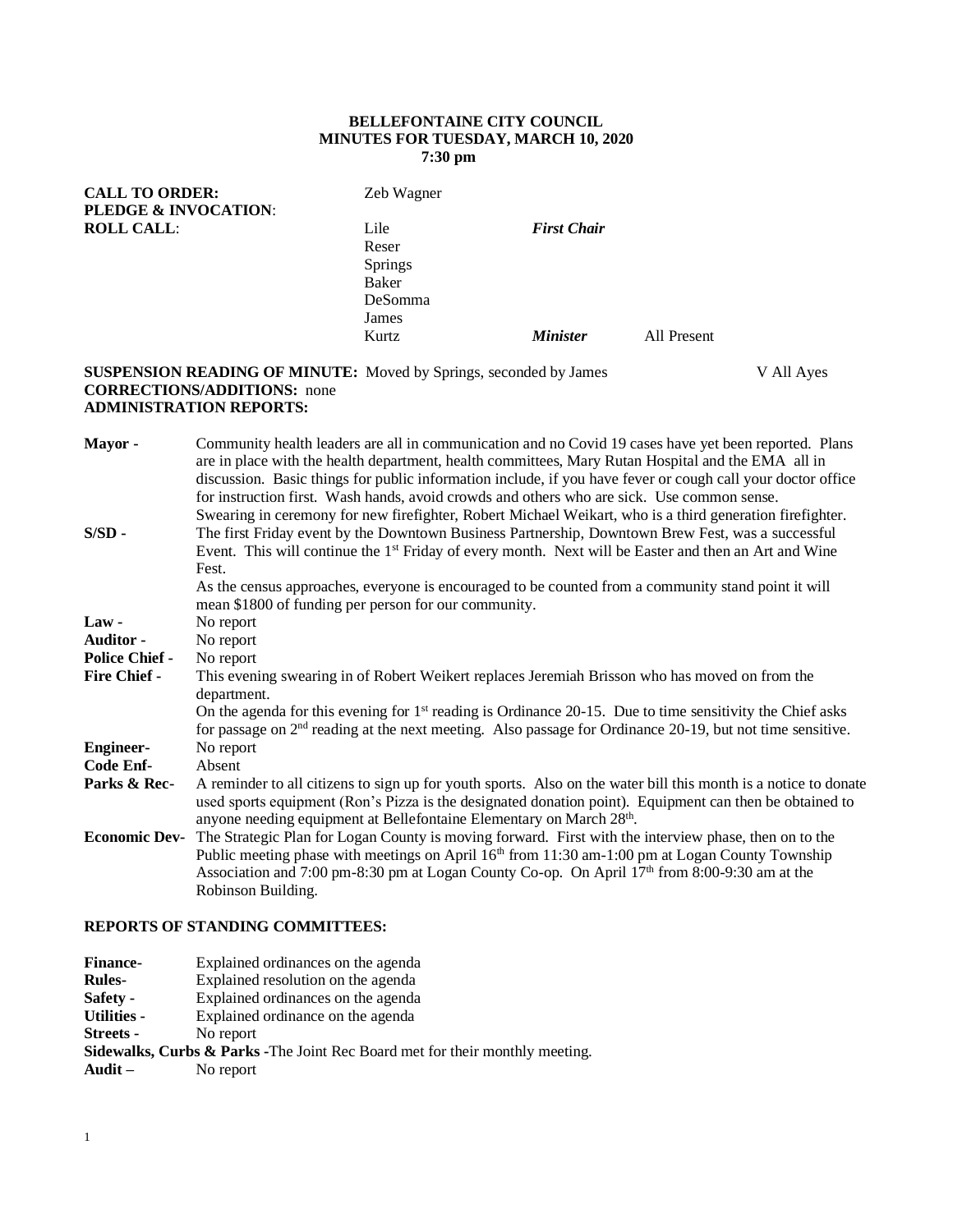**COMMUNICATIONS FROM CITIZENS:** Mo Barrows, 709 Ludlow Rd., here to discuss the rental of lease of the Armory Building. Offering a new proposal to remove tile, put in a new door, update restrooms, remove asbestos and would ask that 12 months rent be set aside to do these projects. She adds that a response from the city has not been received on this proposal. *Service Safety Director Henry responds that the proposal was made on Monday and the Mayor has just returned to the city this evening. Chief Fissel comments on a life safety plan as there needs to be a fire wall separation between fuel containing vehicles and suggests Ms. Barrows follow-up with an architect for "change of use" plans. Mayor Stahler adds that the city still uses and needs to use this building but suggests a meeting set up including Service Safety Director Henry and Mr. Lile.*

Ora Lauber, 1312 Twp. Rd. 185, here to request city utilities. President Wagner refers this to the Utility Committee.

### **INTRODUCTION OF ORDINANCES:**

#### **1. ORDINANCES FOR 1ST READING**

20-13 A. AN ORDINANCED AUTHORIZING THE HIRING OF PART-TIME SEASONAL EMPLOYEE FOR SUMMER 2020 FOR CEMETERY, AUTHORIZING APPROPRIATIONS THEREFORE AND DECLARING AN EMERGENCY IN THE CITY OF BELLEFONTAINE, OHIO. **FINANCE**

| 3RR-      | Moved by Baker, seconded by Springs | V All Ayes |
|-----------|-------------------------------------|------------|
| Passage-  |                                     |            |
| Adoption- |                                     |            |

20-14 B. AN ORDINANCE CREATING A PART-TIME CEMETERY MAINTENANCE WORKER POSITION, AMENDING THE SERVICE WORKER PAY ORDINANCE AND AUTHORIZING THE SERVICE-SAFETY DIRECTOR TO HIRE SAID PART-TIME POSITION AND DECLARING AN EMERGENCY IN THE CITY OF BELLEFONTAINE, OHIO. **FINANCE**

| 3RR-      | Moved by Baker, seconded by Springs | V All Ayes |
|-----------|-------------------------------------|------------|
| Passage-  | Moved by Baker, seconded by Springs | V All Ayes |
| Adoption- | Moved by Baker, seconded by Springs | V All Ayes |

20-15 C. AN ORDINANCE AUTHORIZING AND DIRECTING THE SERVICE-SAFETY DIRECTOR AND FIRE CHIEF TO EXECUTE ANY AND ALL DOCUMENTS NECESSARY TO APPLY AND ACCEPT STATE EMS EQUIPMENT GRANT FOR 2020 AND DECLARING AN EMERGENCY IN THE CITY OF BELLEFONTAINE, OHIO. **FINANCE**

| 3RR-      | Moved by Baker, seconded by Kurtz | V All Ayes |
|-----------|-----------------------------------|------------|
| Passage-  |                                   |            |
| Adoption- |                                   |            |

R20-16 D. A RESOLUTION CREATING THE DOWNTOWN BELLEFONTAINE DESIGNATED OUTDOOR REFRESHMENT AREA AND ENACTING REGULATIONS IN THE CITY OF BELLEFONTAINE, OHIO. **RULES**

|          | Adoption- | Moved by Kurtz, seconded by Reser                                                                                                                                                 |  |  |  | V All Ayes    |  |
|----------|-----------|-----------------------------------------------------------------------------------------------------------------------------------------------------------------------------------|--|--|--|---------------|--|
| 20-17 E. |           | AN ORDINANCE AUTHORIZING THE SERVICE-SAFETY DIRECTOR AND/OR POLICE CHIEF<br>TO ACCEPT A BYRNE-JAG LE GRANT AWARD AND DECLARING AN EMERGENCY IN THE<br>CITY OF BELLEFONTAINE, OHIO |  |  |  | <b>SAFETY</b> |  |
|          |           |                                                                                                                                                                                   |  |  |  |               |  |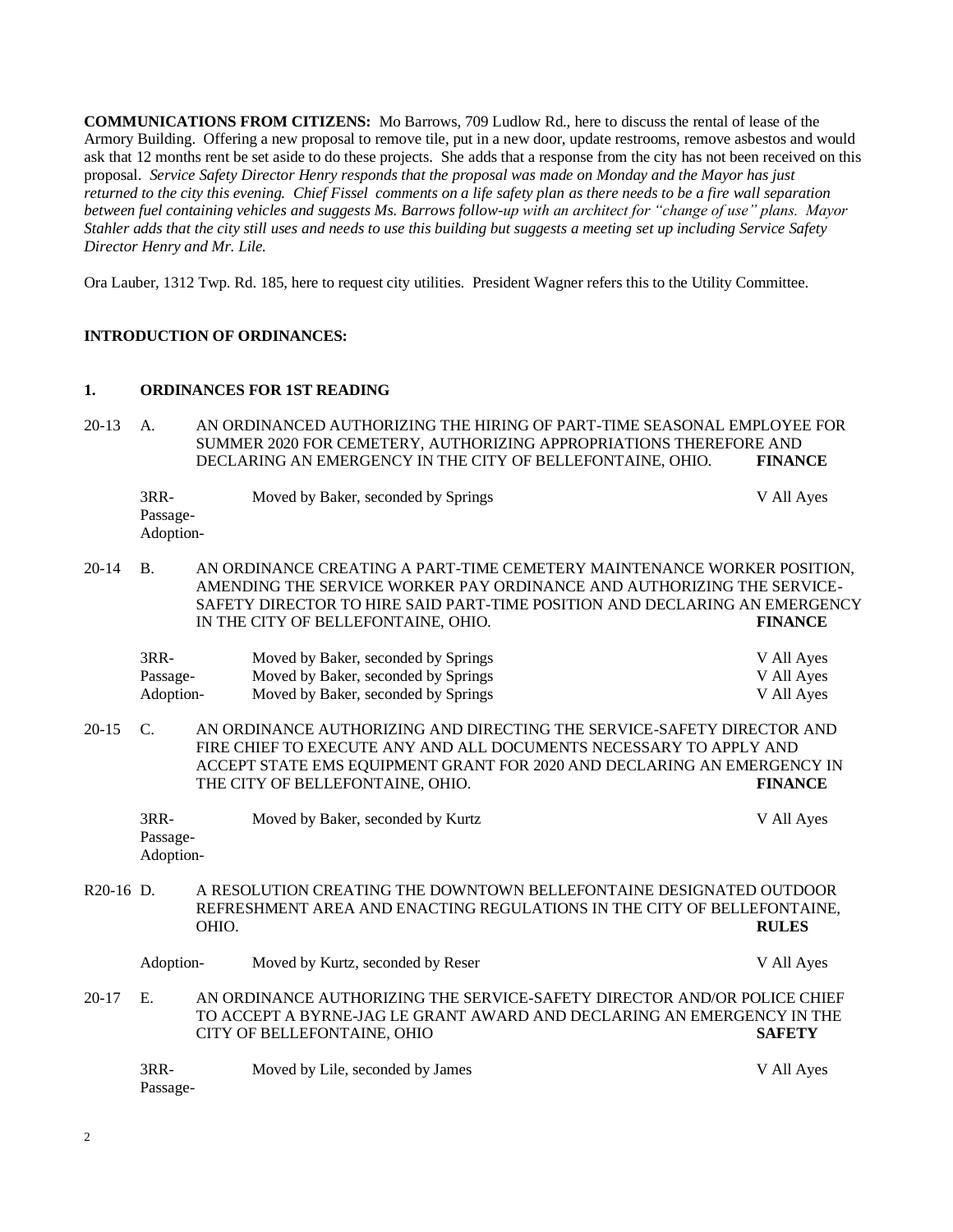Adoption-

20-18 F. AN ORDINANCE AUTHORIZING THE SERVICE-SAFETY DIRECTOR AND/OR POLICE CHIEF TO APPLY FOR AND ACCEPT A \$5,000 GRANT AWARD FROM WAL-MART AND DECLARING AN EMERGENCY IN THE CITY OF BELLEFONTAINE, OHIO. **SAFETY**

| 3RR-                  | Moved by Lile, seconded by James | V All Ayes |
|-----------------------|----------------------------------|------------|
| Passage-<br>Adoption- |                                  |            |
|                       |                                  |            |

20-19 G. AN ORDINANCE AUTHORIZING THE SERVICE-SAFETY DIRECTOR AND/OR FIRE CHIEF TO APPLY FOR AND ACCEPT A \$5,000 GRANT AWARD FROM WAL-MART AND DECLARING AN EMERGENCY IN THE CITY OF BELLEFONTAINE, OHIO. **SAFETY**

| 3RR-     | Moved by Lile, seconded by Reser | V All Ayes |
|----------|----------------------------------|------------|
| Passage- |                                  |            |
| Adoption |                                  |            |

20-20 H. AN ORDINANCE VACATING A PORTION OF THIRD STREET IN THE VICINITY NORTH OF MALONE STREET, IN THE CITY OF BELLEFONTAINE, LAKE TOWNSHIP, LOGAN COUNTY, OHIO, AND DECLARING AN EMERGENCY IN THE CITY OF BELLEFONTAINE, OHIO. **STREET**

| 3RR-      | Moved by DeSomma, seconded by Springs | V All Ayes |
|-----------|---------------------------------------|------------|
| Passage-  |                                       |            |
| Adoption- |                                       |            |

### **2. ORDINANCES FOR 2ND READING**

20-11 B. AN ORDINANCE AUTHORIZING AND PROVIDING FOR COMPENSATION FOR A SUBSTITUTE CLERK OF COUNCIL AND DECLARING AN EMERGENCY IN THE CITY OF BELLEFONTAINE, OHIO. **FINANCE**

3RR- Moved by Baker, seconded by Springs V All Ayes Passage-Adoption-

#### **3. ORDINANCES FOR 3RD READING**

20-05 A. AN ORDINANCE AUTHORIZING THE HIRING OF PART-TIME SEASONAL EMPLOYEES FOR SUMMER 2020 EMPLOYMENT FOR THE STREET DEPARTMENT AUTHORIZING APPROPRIATIONS THEREFORE AND DECLARING AN EMERGENCY IN THE CITY OF BELLEFONTAINE, OHIO. **FINANCE**

Adoption- Moved by Baker, seconded by Kurtz V All Ayes

20-07 B. AN ORDINANCE MAKING PERMANENT APPROPRIATIONS FOR CURRENT EXPENSES AND OTHER EXPENDITURES DURING THE FISCAL YEAR ENDING DECEMBER 31, 2020, AND DECLARING AN EMERGENCY IN THE CITY OF BELLEFONTAINE, OHIO. **FINANCE**

Adoption- Moved by Baker, seconded by Springs V All Ayes